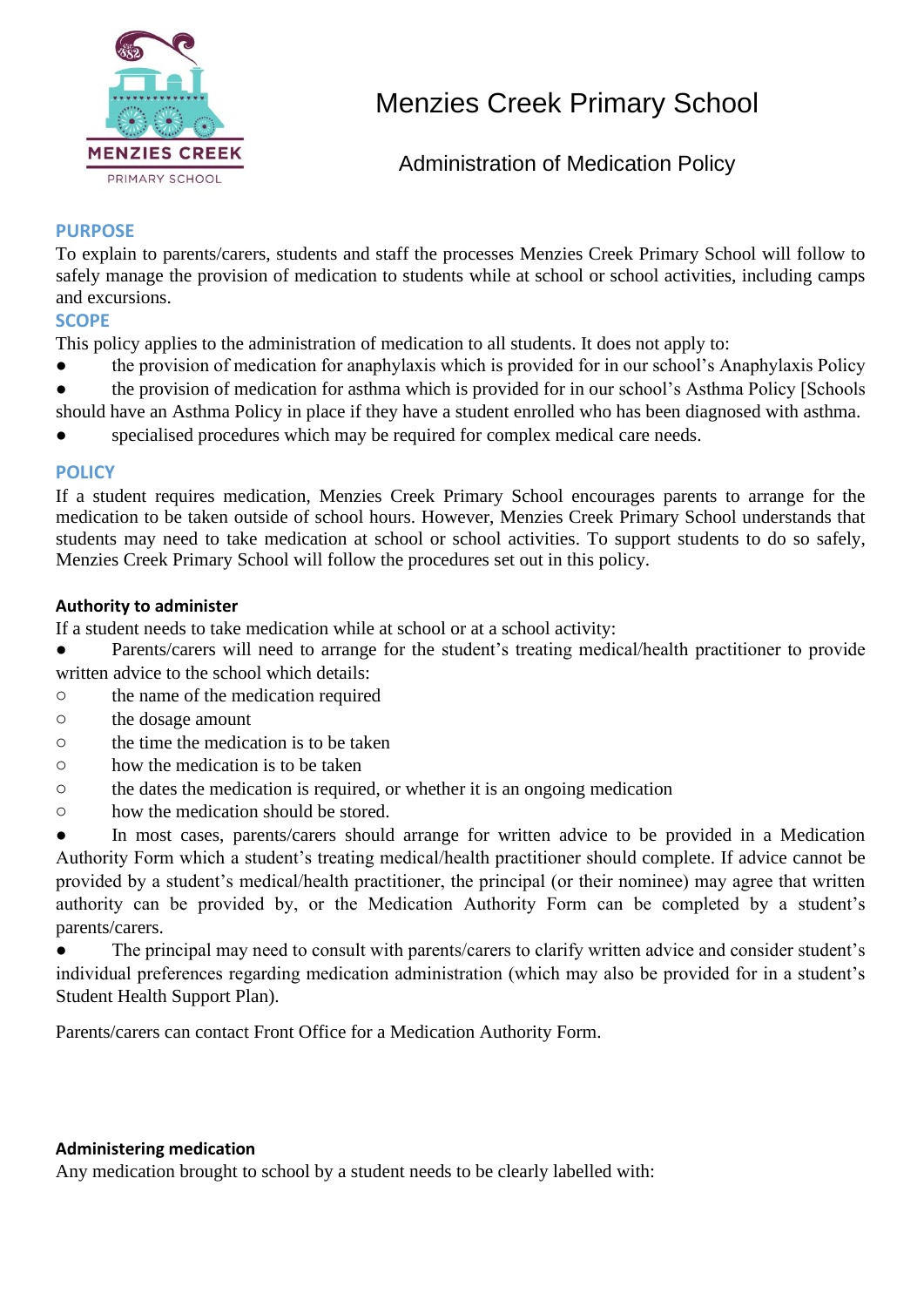

# Menzies Creek Primary School

# Administration of Medication Policy

- the student's name
- the dosage required
- the time the medication needs to be administered.

Parents/carers need to ensure that the medication a student has at school is within its expiry date. If school staff become aware that the medication a student has at school has expired, they will promptly contact the student's parents/carers who will need to arrange for medication within the expiry date to be provided. If a student needs to take medication at school or a school activity, the principal (or their nominee) will ensure that:

- 1. Medication is administered to the student in accordance with the Medication Authority Form so that:
- the student receives their correct medication
- in the proper dose
- via the correct method (for example, inhaled or orally)
- at the correct time of day.
- 2. A log is kept of medicine administered to a student
- 3. Where possible, two staff members will supervise the administration of medication.
- 4. The teacher in charge of a student at the time their medication is required:
- is informed that the student needs to receive their medication
- if necessary, release the student from class to obtain their medication.

## *Self-administration*

In some cases it may be appropriate for students to self-administer their medication. The principal may consult with parents/carers and consider advice from the student's medical/health practitioner to determine whether to allow a student to self-administer their medication.

If the principal decides to allow a student to self-administer their medication, the principal may require written acknowledgement from the student's medical/health practitioner, or the student's parents/carers that the student will self-administer their medication.

### **Storing medication**

The principal (or their nominee) will put in place arrangements so that medication is stored:

- securely to minimise risk to others
- in a place only accessible by staff who are responsible for administering the medication
- away from a classroom (unless quick access is required)
- away from first aid kits
- according to packet instructions, particularly in relation to temperature.

For most students, Menzies Creek Primary School will store student medication at the front office or sick bay.

The principal may decide, in consultation with parents/carers and/or on the advice of a student's treating medical/health practitioner:

that the student's medication should be stored securely in the student's classroom if quick access might be required

● to allow the student to carry their own medication with them, preferably in the original packaging if: